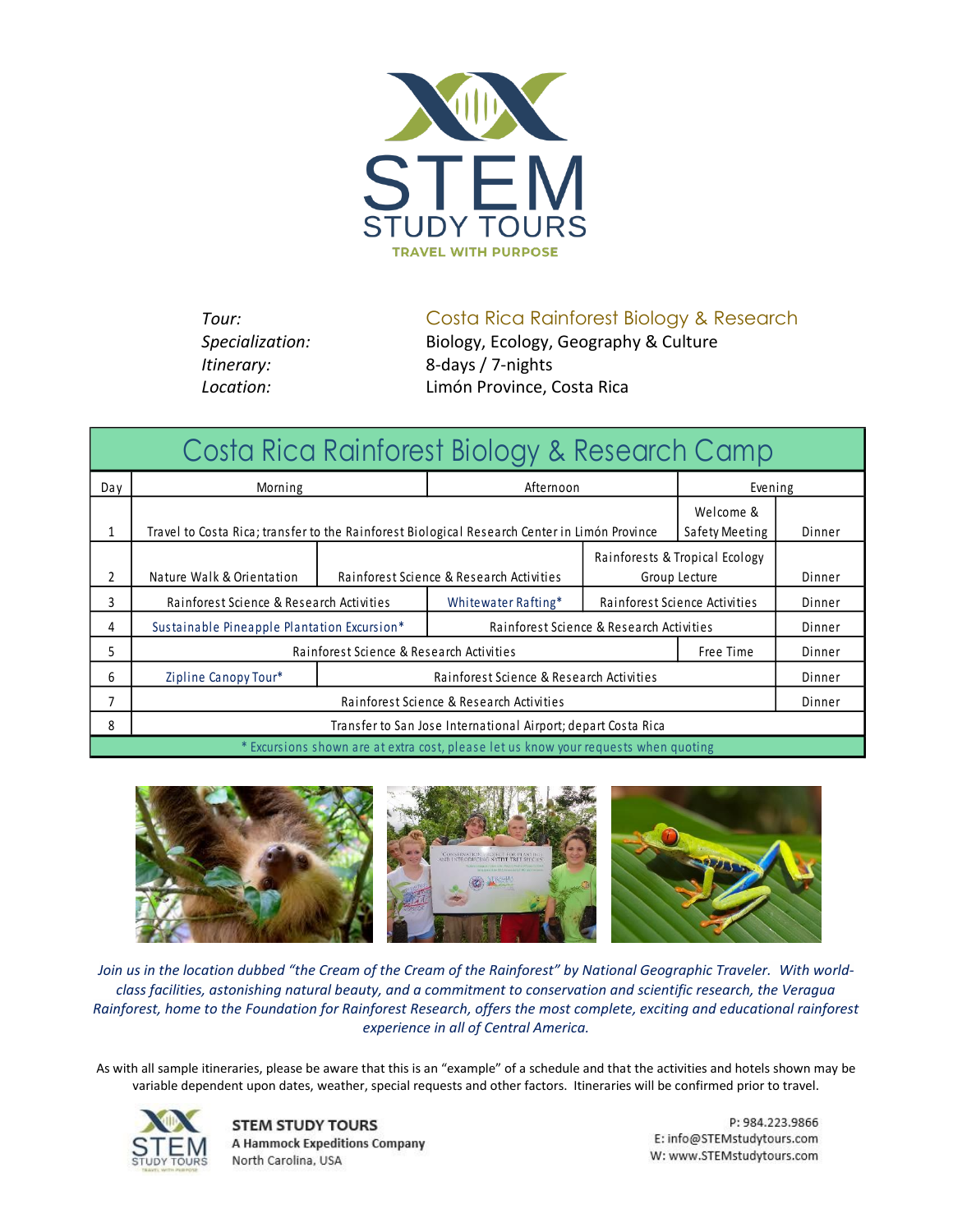## Costa Rica is one of the most biologically diverse regions on the planet! General Information: [www.visitcostarica.com](http://www.visitcostarica.com/)

Day  $1$ *Dinner*

Travel to Costa Rica via air, arriving at Juan Santamaría International Airport. After boarding your transportation, your group will be transferred to your camp location, deep in the Costa Rican Rainforest, in the Limón Province.

The **Veragua Rainforest Biology Center** is located in Brisas de Veragua, 2 ½ hours from San José and less than 1-hour from the historic Caribbean town of Puerto Limón with enchanting views of the endless mountains of the Talamanca Range. Surrounded by 100% rainforest, the private reserve borders the spectacular La Amistad International Park ("Friendship International Park"), the largest nature reserve in Central America.

*Accommodations:* Lodging is **rustic researcher-style** with **bunk beds and ceiling fans**, maximum eight persons per room. Teachers sleep in double occupancy rooms with a private bath. Boys and girls have separate rooms and bathrooms; the bathrooms are common within each gender. Towels and soap are provided, please bring any other toiletries needed.



Student Accommodation / Staff Accommodation

Please know that all electrical power in the researcher accommodation is turned off at 10 PM. Guests are asked to be quiet after this time and to be considerate to other volunteers and scientists staying in the same building.

There is a social area for playing ping pong, cards, or other table games, open until 10:00 PM.

# What to Bring? Tips for the Rainforest

Clothes that dry fast and that you won't mind getting dirty Long pants for research Flashlight / Headlamp with extra batteries Light poncho Mosquito repellent, hopefully natural-based without Deet, and maybe a mosquito net Sunscreen Hiking boots And above all, eagerness for adventure and hands-on research



**STEM STUDY TOURS A Hammock Expeditions Company** North Carolina, USA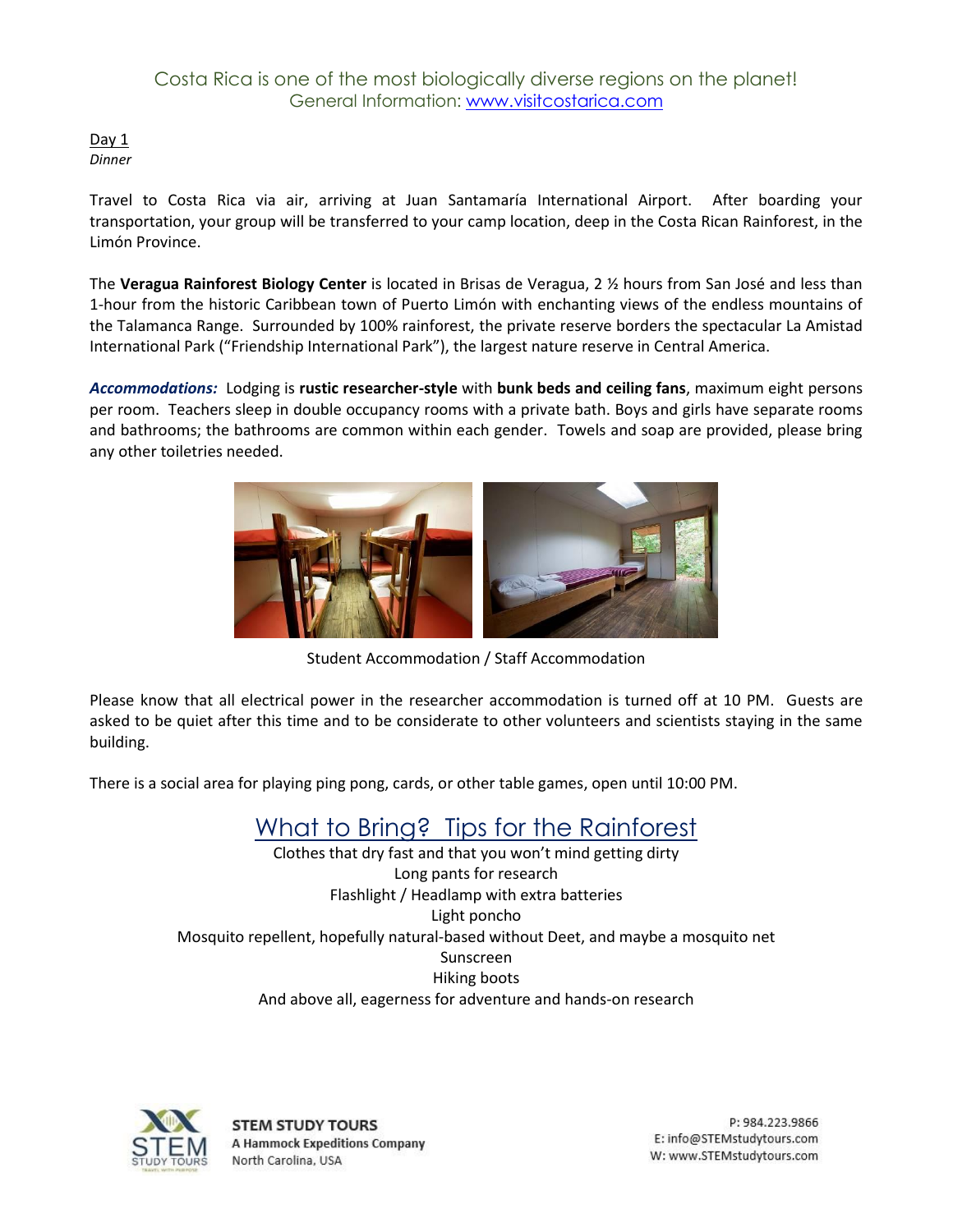# About the Meals

The Center provides three meals a day. Menus are based on Costa Rican traditional foods, such as rice and beans, salads, vegetables, meat, chicken or fish.

> Breakfast: 7:00 AM – 8:00 AM Lunch: 12:00 PM – 2:00 PM Dinner: 7:00 PM – 8:00 PM



## Some things to try while here

- Glide through the rainforest treetops on an aerial tram (gondola) looking out for monkeys, sloths and colorful rainforest birds.
- Visit the world-class Frog and Reptile Habitats-- and mingle with hundreds of butterflies at the Butterfly Garden, including the famous blue morpho!
- Journey into the forest on diverse walking trails, admiring the sights and sounds of flora and fauna.
- Enjoy a walk to the riverbank or hike to a spectacular cascading waterfall, feeling the thunderous spray almost at your fingertips.
- Experience the most exhilarating canopy zip-line ride in the Caribbean-- the Original Canopy Tour-- as you glide silently through the Costa Rican rainforest on specially built traverses and platforms, marveling at the commanding views from the treetops.
- Spent time at The Foundation for Rainforest Research, where researchers unlock nature's mysteries and learn about exciting new species. To date, eleven new rainforest species have been discovered at Veragua by our scientists!

## Days 2 - 7

*Breakfast, lunch & dinner*

Rise and shine Costa Rica! After breakfast we'll start with a nature walk and orientation and then it's full force ahead with our research and discovery!

The Veragua Rainforest educational program's mission is to deliver an unforgettable student learning experience in the Costa Rican Central Caribbean region. Their vision is to provide educators and students with an opportunity to incorporate the concepts of hands-on research, sustainability and cultural sensibility into their learning experiences.



## Research Partners

Conservation International INBio (Costa Rica's National Institute of Biodiversity) University of Costa Rica National Museum of Natural History The Nature Conservancy



**STEM STUDY TOURS A Hammock Expeditions Company** North Carolina, USA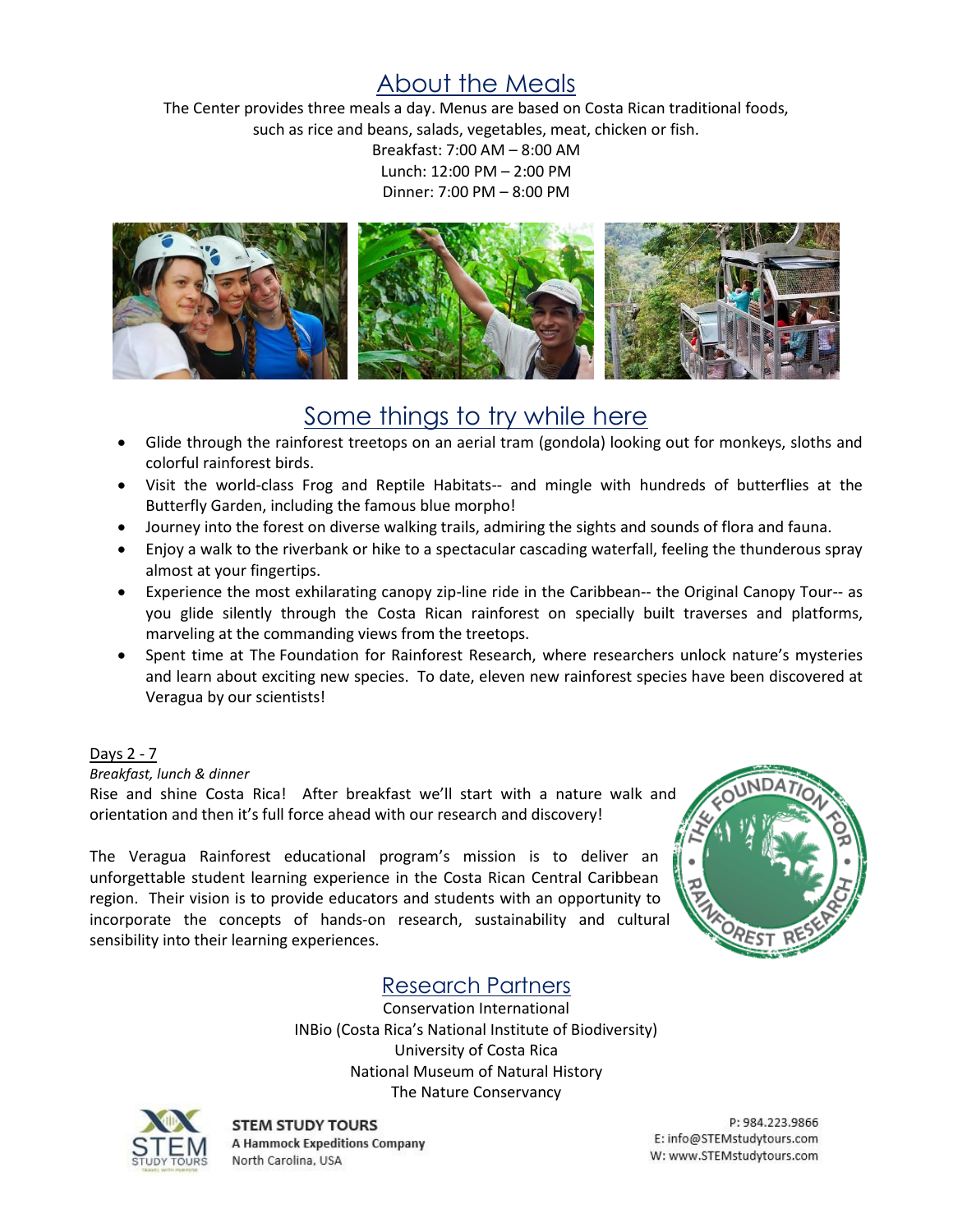Most project work is the result of research carried out jointly between Veragua Rainforest and the University of Costa Rica. Projects aim to involve naturalists, students and volunteers to become new researchers. Ongoing research at Veragua Rainforest is coordinated by University of Costa Rica biologists, José Andrés Salazar and Rolando Ramírez.



The Neotropic zone where the Veragua Rainforest is located is one of eight terrestrial eco-zones dividing the Earth's surface. This eco-zone includes Central and South America, the Mexican lowlands, the Caribbean Islands, and southern Florida, because these regions share many plant and animal groups. The Neotropic zone's flora and fauna is distinct from most of North America because of the long separation between the two continents. The Neotropic includes more tropical rainforest than any other eco-zone, extending from southern Mexico through Central America and northern South America to southern Brazil, including the vast Amazon Rainforest. These rainforest eco-regions are one of the most important reserves of biodiversity on Earth.

> For current foundation research projects, please visit: [www.veraguarainforest.com/research-projects](http://www.veraguarainforest.com/research-projects)



Some of the educational activities include:

- **Butterfly and Beetle Trap Set-up**: With our on-site biologist as our guide, we go out into the field to set up insect and butterfly traps for future collection and identification.
- **Snakes, Frogs, Toads and Butterflies**: Students will first be led through a collection of world-class exhibits, including the planet's largest nocturnal frog exhibit. With the help of our expert guide and exhibit stations, students will learn relevant and interesting information (regions found, maximum size, eating habits, etc.) about many of the species they will soon discover in the rainforest.
- **Biological Research Station:** The Research Station is closely aligned with the School of Biology of the University of Costa Rica (UCR) and the National Museum of Natural History. Students can see how the researchers study rainforest life, and how they discover new species.



**STEM STUDY TOURS A Hammock Expeditions Company** North Carolina, USA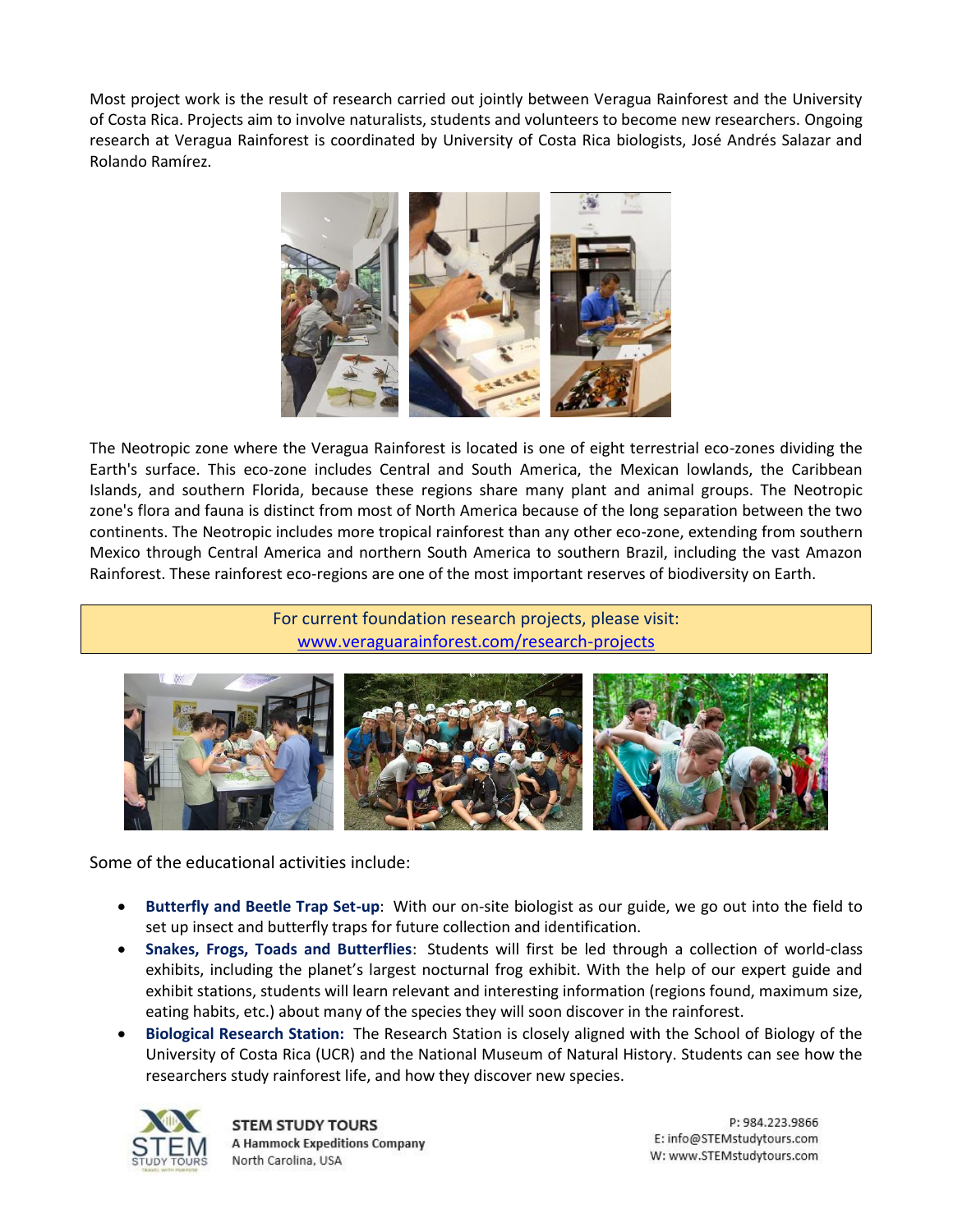- **Owl and Insect Night Hike:** See a unique perspective of Veragua Rainforest. Experience the rich sounds and unusual visuals of the rainforest at dark as we venture out onto the trails with our expert biologist. With nearly every step, students will discover nocturnal frogs, colorful insects, snakes, and even nocturnal mammals such as the opossum or the kinkajou. Another fun activity for students is to identify the different characteristics of nocturnal insects and moths with the on-site entomologist.
- **Peje School Community Work:** Located 2 miles from the entrance to Veragua Rainforest, the Peje School is our local elementary school. Volunteers will interact with the school children on such activities as maintenance projects, English tutoring, tree planting and singing local songs with them.
- **Butterfly Garden Work:** Students will be split into small groups to work on activities such as
	- o Butterfly garden maintenance: leaves, eggs and wings collection
	- o Pupa Box maintenance: includes species selection, cleaning after release
	- o Pupa selection and set-up
	- o Butterfly garden feeding
	- o Seed planting at Butterfly Garden

Day 8 *Breakfast*

It's time to pack up and head home! Following breakfast and dependent upon our flight departures, we'll have the morning free and then we'll start to say goodbye to Costa Rica as we head off for our flight home; taking memories with us that will last forever!





**STEM STUDY TOURS A Hammock Expeditions Company** North Carolina, USA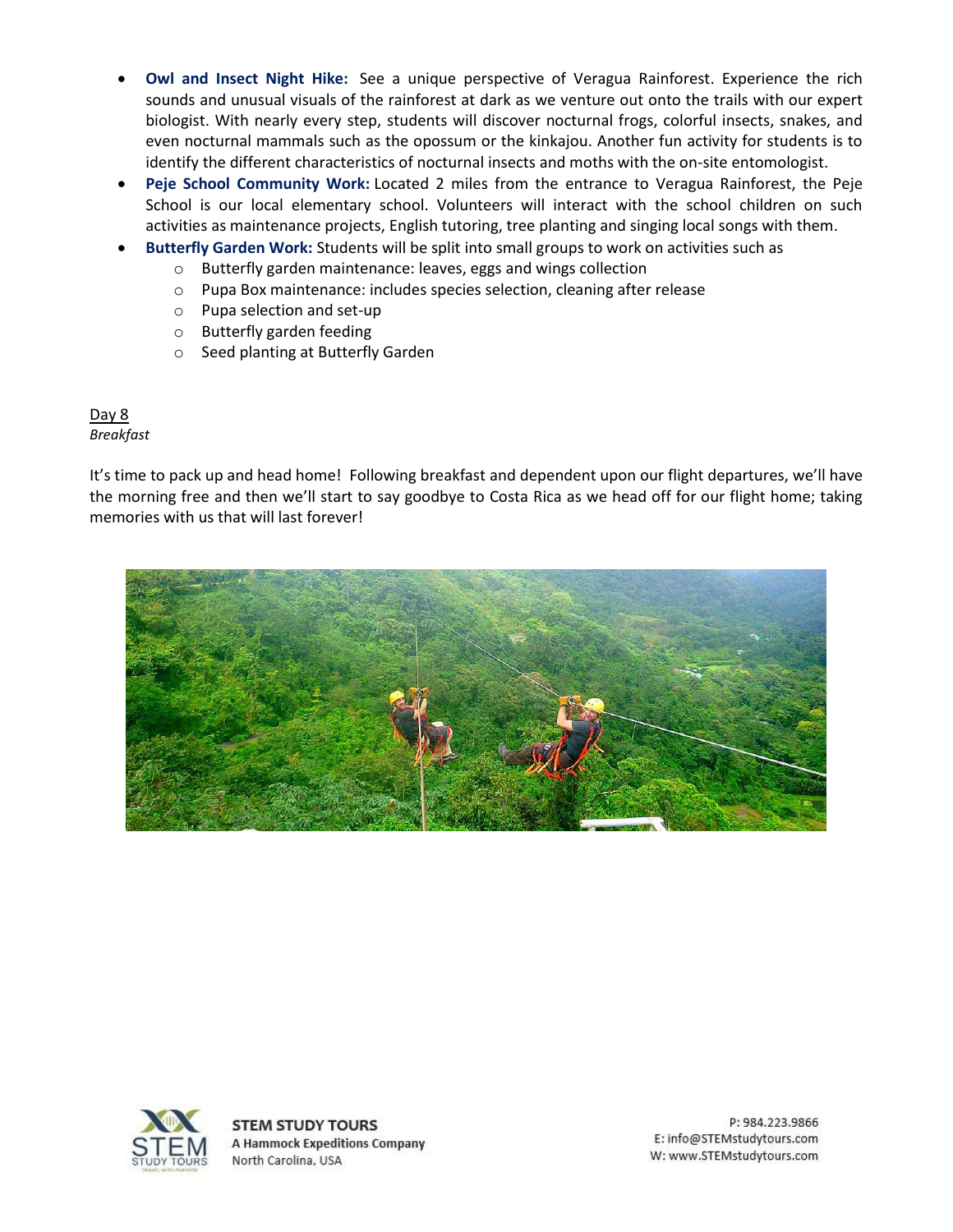## Optional add-ons Let us know if you would like to include these when requesting a quote

In addition to standard projects, there are also three off-site activities which can be added to your trip. Please alert us prior to travel if you wish to participate as additional costs apply.

#### **Whitewater Rafting – Class II & III: approximately \$80 USD per person**

This tour departs directly from the Hacienda facilities and runs approximately 13 kilometers. It is considered very safe with several access points throughout the tour. It is available year-round and includes a full safety and training presentation, energizing fresh local fruits by the river at a swimming spot, transportation back to the facility for shower and changing, top of the line equipment and certified, experienced guides. Approximately 2.5-hours. Recommended clothing: shorts, athletic shoes or rubber-sole sandals, t-shirt, bathing suit and camera.



#### **Organic Sustainable Pineapple Plantation Excursion: approximately \$55 USD per person**

On the journey, our enthusiastic experts will guide you through a wonderfully charming rural adventure. You'll travel into the fields on a specially designed coach pulled by a tractor, immersing you in the organic farming world. Learn about the different sections, aspects and stages of growth of organic pineapples and plantation, and the production process from seeding through harvesting. You'll also be introduced to the history of the indigenous roots raised in plantations across Costa Rica and learn about other sustainable crops produced here - including yucca, lemon, guanabanas, and peppers. At the end of the tour, ensconced in our tropical paradise, you'll hear more about traditional Costa Rican folklore as you relax and savor delicious smoothies and slices of our fresh, organic pineapples that will definitely impress your palate. Tour duration: 2 hours. Includes: bilingual guide, exhibition of the land preparation, developing plantations, flowering, induction, meristems and harvest, organic pineapple plantation, pineapple tasting. Recommended clothing: closed-toe shoes, hat, sunscreen, repellent, light clothes and rain slicker.





#### **Zipline/Canopy Tour: approximately \$80 USD per person**

Enjoy exhilarating Costa Rican zipping through the treetop canopy in a beautiful jungle setting with experienced guides and safety features. Includes full instruction and safety rules presentation, 9 ziplines and 13 platforms with extra safety features like the double cable and double pulley on each zipline, railing on all platforms, refreshments with fruit and water, and ending with a 900-foot cable crossing the beautiful Sarapiquí River canyon. The tour is compliant with both ICT and AOA regulations. Duration:  $1.5 -$ 2-hours, dependent upon the size of the group. Recommended clothing: long pants, secure shoes, camera, binoculars, sun lotion and repellent.



**STEM STUDY TOURS A Hammock Expeditions Company** North Carolina, USA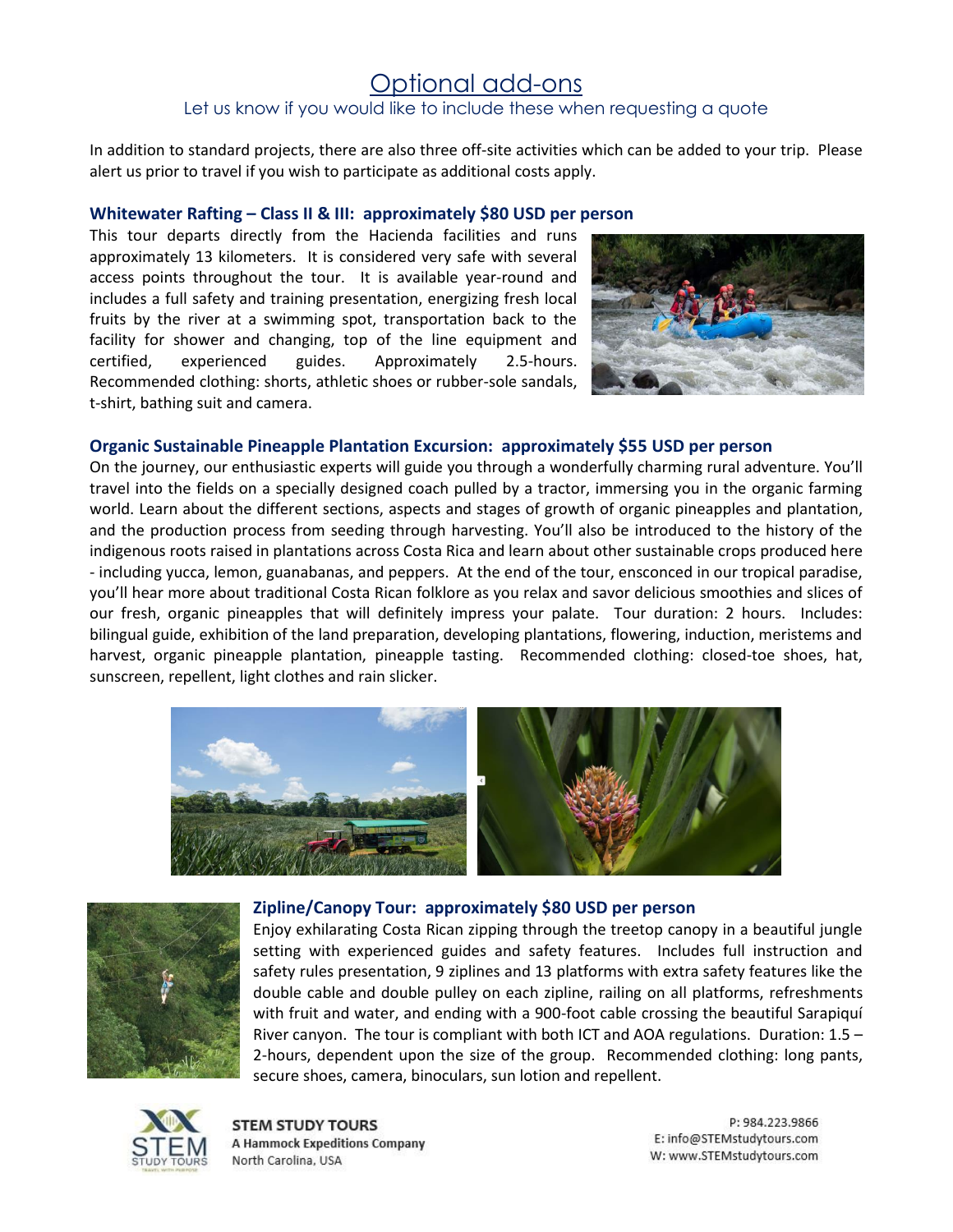# COSTA RICA RAINFOREST BIOLOGY & RESEARCH

| <b>Minimum Booking Numbers:</b> | 14 students                                                                                                                                                                                                                                                                                                                                                                                                                                                                                                                    |  |  |
|---------------------------------|--------------------------------------------------------------------------------------------------------------------------------------------------------------------------------------------------------------------------------------------------------------------------------------------------------------------------------------------------------------------------------------------------------------------------------------------------------------------------------------------------------------------------------|--|--|
| <b>What's Included:</b>         | Round-trip flights with a scheduled carrier<br>7-nights' accommodation in Costa Rica<br>Breakfasts, lunches & dinners daily while at camp<br>Airport transfers<br>8-day Rainforest Biology Camp<br>Personal Tour Ambassador<br>Fund-a-Forest: A tree is planted in the name of each guest<br>Dollar\$ For Scholars: \$2 donation in the name of each guest<br>24-hour emergency cover                                                                                                                                          |  |  |
| <b>What's Not Included:</b>     | Departure airport taxes of approximately \$31.00 USD per person; paid<br>directly at the International Airport prior to departure<br>Extra activity excursions:<br><b>Whitewater Rafting</b><br>Pineapple Plantation<br>Zipline / Canopy Tour<br>Fully comprehensive insurance (mandatory)<br>Coach transfers to/from home airport<br>Meals not specified<br>Cost of inoculations or medication required for travel<br>Additional Sightseeing / Entertainment Options<br>Any gratuities - Drivers, Ambassador, National Guide  |  |  |
| <b>Currency Notes:</b>          | If you plan to travel to Costa Rica, you will most likely want to carry<br>the local Costa Rica currency to purchase goods and services. The<br>Costa Rica currency is called the colon. The colon is named after the<br>Spanish explorer Christopher Columbus (Colon is Spanish for<br>Columbus). The colon is primarily carried in bill form as 50, 100, 500,<br>1,000, 2,000, 5,000 (referred to as toucans), and 10,000<br>denominations. In coin form, the colon is carried as 1, 2, 5, 10, 20, and<br>100 denominations. |  |  |
|                                 | Most every business in Costa Rica will accept USD (United States<br>Dollar) for payment. Many items in local stores and hotels are priced<br>in USD and not in Colons. Please make sure to enquire about<br>currency markings prior to purchase.                                                                                                                                                                                                                                                                               |  |  |

**As always, our staff are always available to you to answer any questions you may have regarding programming. If we may serve you in any way, please do not hesitate to contact us.**

**\_\_\_\_\_\_\_\_\_\_\_\_\_\_\_\_\_\_\_\_\_\_\_\_\_\_\_\_\_\_\_\_\_\_\_\_\_\_\_\_\_\_\_\_\_\_**